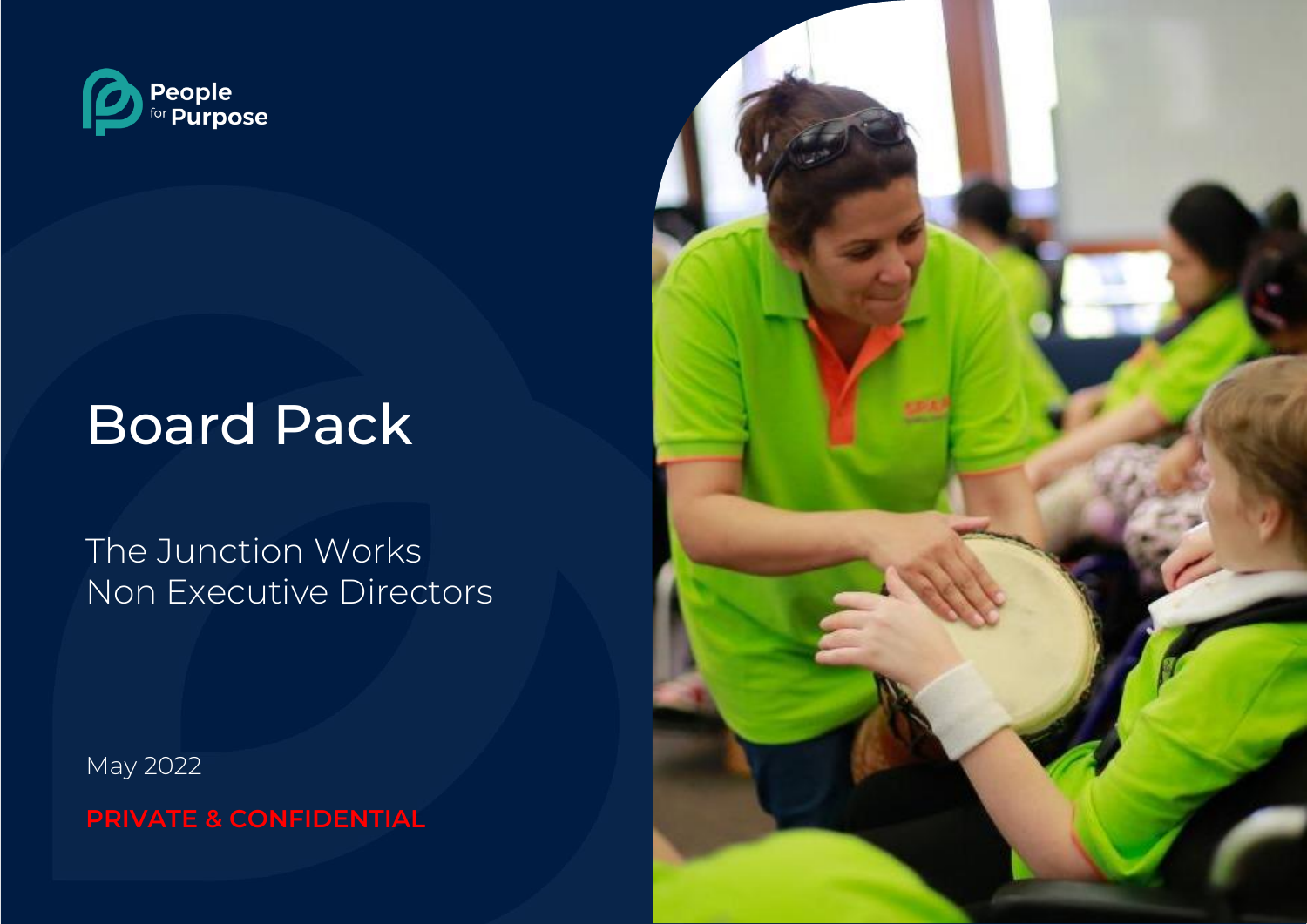### Context

The Junction Works (TJW) is a for-purpose provider and has been operating within Greater Western Sydney since 1987. With a mission of 'creating new possibilities in people's lives', TJW focuses on delivering creative and enriching community, youth, children's and disability services that are designed to improve the lives of some of our community's most vulnerable people.

TJW's service provision is underpinned by the philosophy and practice of being person-centred. With almost 30 sites, Austral and Seven Hills being the largest, they work within homes and centres across Greater Western and South Western Sydney.

The Junction Works aims for services that engage their clients, referred to as participants. The staff share a passion for the people they support; building intentional trust relationships with their participants; which allows them to be more confident in how they live their life.

With a newly appointed Chief Executive Officer, an excellent reputation, a committed and capable team and Board, and a strategic plan that will deliver continued growth, TJW is at an exciting point in its evolution. The organisation is in a solid position having developed and implemented a new business model to enable navigation through the NDIS transition and a subsequent merger (which has currently been placed on hold).

The Junction Works are looking to strengthen their Board. They are seeking to appoint a new Non-executive Director who is genuinely aligned to the organisation's purpose and work and has a strong people-centric approach. They must be highly commercial, financially literate and keen to join TJW's Board to help deliver on the next phase of its strategy.

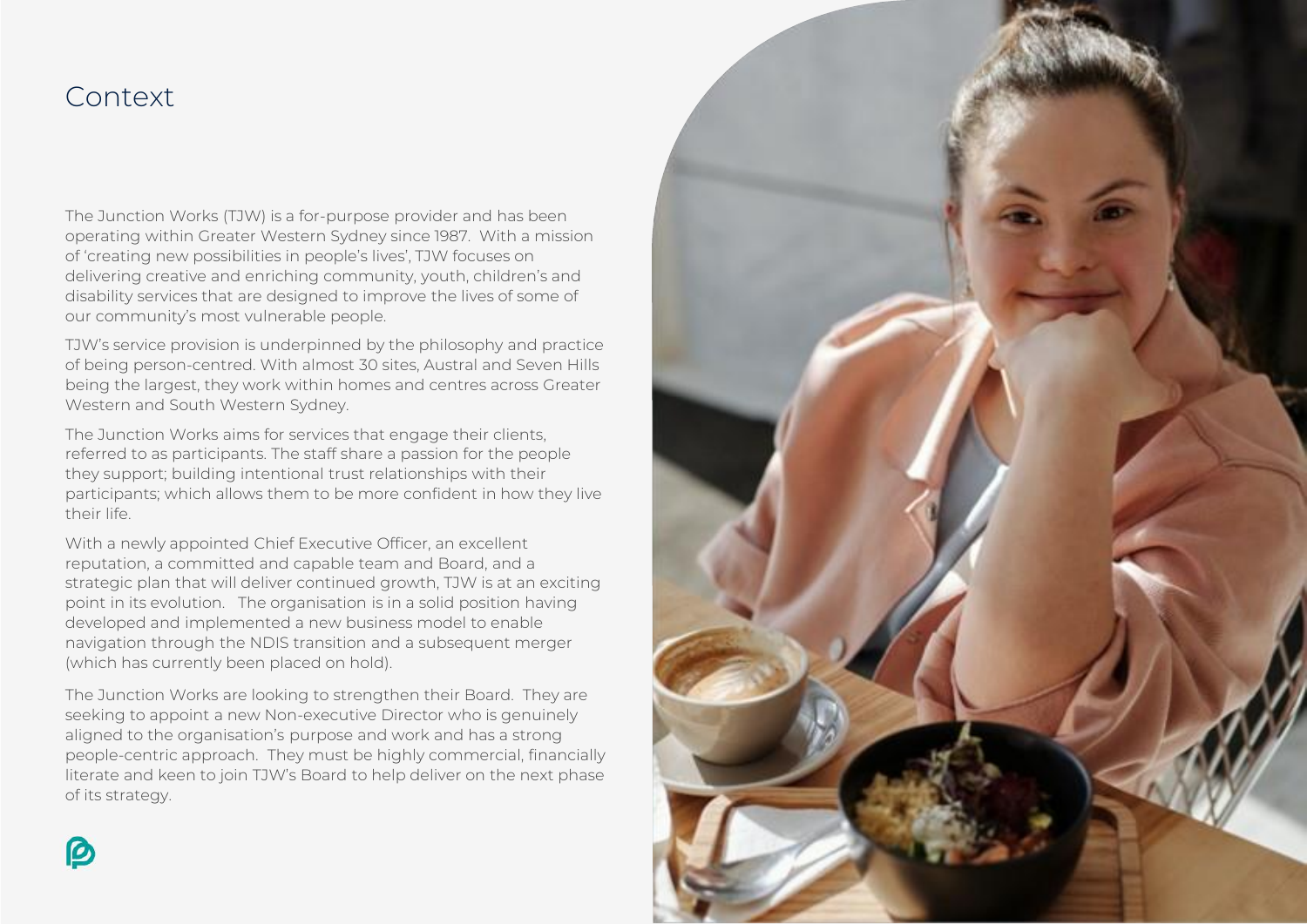## The Junction Works - Context

| Beliefs and approach | The Junction Works, strives to place the people they support at the centre of all that they do.                                                                                                                                                                                                                      |
|----------------------|----------------------------------------------------------------------------------------------------------------------------------------------------------------------------------------------------------------------------------------------------------------------------------------------------------------------|
|                      | This means listening carefully to what participants (or their parents / carers) are telling them. It means viewing and<br>evaluating the support provided through the eyes of the people TJW supports. And it means taking complaints and<br>feedback seriously, and with a view to improving the services provided. |
| <b>Mission</b>       | The Junction Works mission focuses on "Creating new possibilities in people's lives". This mission is what drives<br>TJW's determination to generate more opportunities for people with a disability, and to improve the lives of people<br>experiencing hardship and disadvantage.                                  |
| Values               | The Junction Work's organisational values are used to guide decision-making to ensure they remain focused on<br>providing quality services to the people they support. TJW's values are:                                                                                                                             |
|                      | • RESPECT - TJW embraces the diversity of people                                                                                                                                                                                                                                                                     |
|                      | • INTEGRITY - their people are honest, ethical and compassionate in their actions                                                                                                                                                                                                                                    |
|                      | <b>EXCELLENCE</b> - they adapt and strive to produce the best results                                                                                                                                                                                                                                                |
|                      | • CREATIVITY - they are flexible and imaginative in how they work                                                                                                                                                                                                                                                    |
|                      | • VITALITY - their people are filled with energy, confidence and belief.                                                                                                                                                                                                                                             |
| The challenge        | • TJW is in the business of Care through engaging, comforting, attending to, upskilling and supporting people in a<br>myriad of ways through disability, community, youth and children's services. This is low paid work dominated by<br>women, increasingly from minority ethnic background.                        |
|                      | • Since the introduction of the NDIS the focus has shifted from TJW's long standing reputation of developing<br>relationships with the people they provide care to a transactional environment based on price and billable hours.                                                                                    |
|                      | • The organisation is in a solid position having developed and implemented a new business model to enable<br>navigation through the NDIS transition and a subsequent merger (which has currently been placed on hold).                                                                                               |
|                      | • TJW is at an exciting point in its evolution with an excellent reputation, a committed and capable team and<br>Board, and a strategic plan that will deliver continued growth.                                                                                                                                     |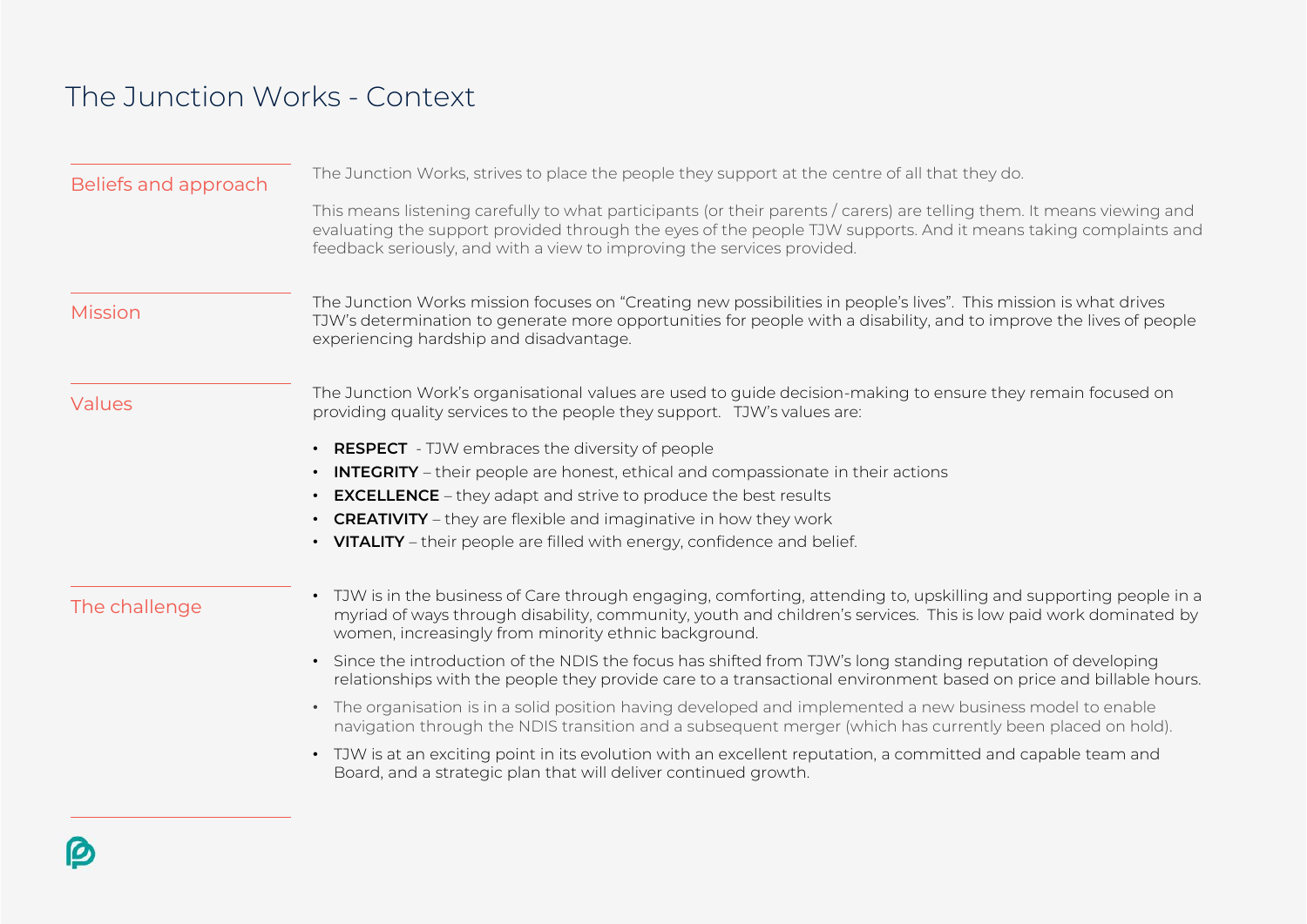### The Junction Works – Context (cont'd)

Strategic Plan With an outstanding reputation and an ambitious growth strategy, TJW's current activities are guided by its 2021 -2025 Strategic Plan. The strategy has been developed with a clear focus on taking advantage of business opportunities being produced by a transforming, increasingly competitive but growing, disability sector driven by the National Disability Insurance Scheme.

> TJW's strategy is designed to continue to tap into growth potential and develop steadily in the coming years. In doing so, they are consistently focused on leveraging sustainable opportunities. At the same time, they are continuously working to improve their services and cost structures, as well as enhancing their overall efficiency.



### **TJW Strategic Plan 2021-2025 Summary**

**Implementation: Annual Business Plan**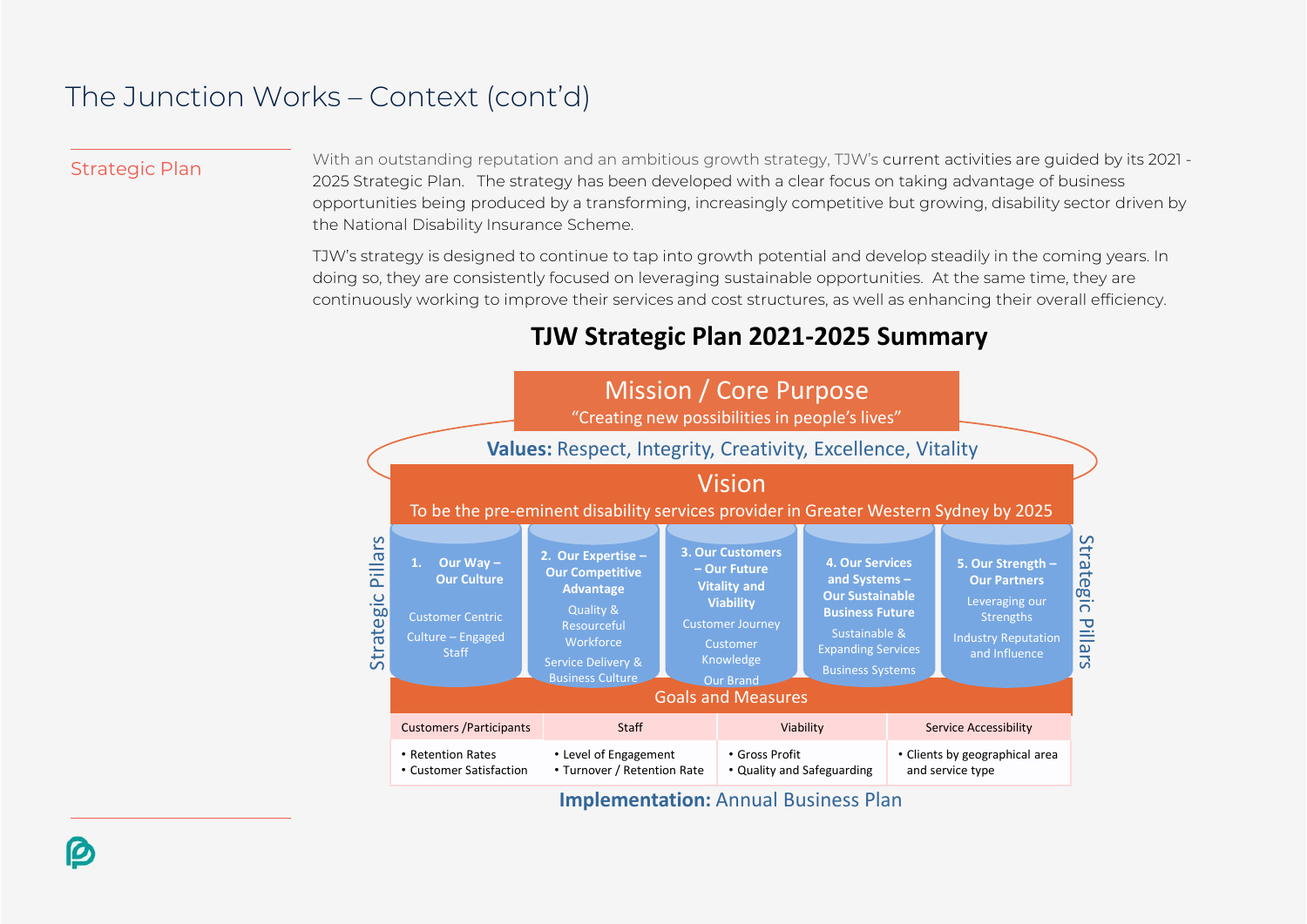### Current Board

#### Greg Smith, Chair

Greg joined The Junction Works as a Director in 2012. He is a CPA with extensive executive management, leadership and project delivery experience and knowledge of local government, electricity and the notfor-profit sectors. Greg has been responsible for strategic, operational and service delivery functions and has a proven track record in initiating and delivering business change through strategic corporate projects, service delivery reviews, business process improvements and innovation through ICT and partnerships. His experiences extends to financial modelling frameworks for operations and property development.

Greg is a Senior Consultant with Morrison Low, and has held senior positions with Parramatta City Council and Evolve Housing. Greg has a Master of Business and is a Graduate of the Australian Institute of Company Directors.

#### Richard Amos

Richard is an experienced Chief General Counsel with a demonstrated history of working as a part of an executive leadership team. He has direct experience in dealing with governance and strategic issues faced by public and private boards alike. His broad-based executive experience includes leading a corporate development and risk team as well as a communications and public relations team.

Richard is skilled in Mergers & Acquisitions, Strategy Build and Implementation. He is passionate about bigger possibilities, a positive, values-oriented culture, coaching and development in all walks of life and is committed to making a contribution to disability organisations during their transition to the post-NDIS world. Richard joined the Board in February 2019.

#### Tina Tang

Tina has over 31 years international experience in the property industry, having worked in London, Hong Kong and Australia managing many successful mixed-use developments across all property sectors, and commercial office assets in particular.

Tina commenced her career in Australia before moving to London in 1987 to work on several boutique commercial developments and then moved to Hong Kong to work on several large infrastructure projects. Tina returned to Australia in 1997, as Project Director for Lend Lease, before joining Brookfield Multiplex where she eventually took on the role of Director of Capital Transactions.

In August 2008, Tina joined Investa Property Group where as the Group General Manager of Commercial Developments, she had overall responsibility for the growth and strategic direction of the Developments business through the challenging global economic conditions at the time. Tina subsequently established a property advisory business Jattca in 2011, which she has successfully grown and which currently has many clients in both the public and private sector with projects ranging up to \$500 million in value. Tina has been affiliated with Property Council of Australia as the Chair of NSW Capital Markets and Investment Committee and a Member of Divisional Council. Tina commenced on the Board of The Junction Works early 2011.

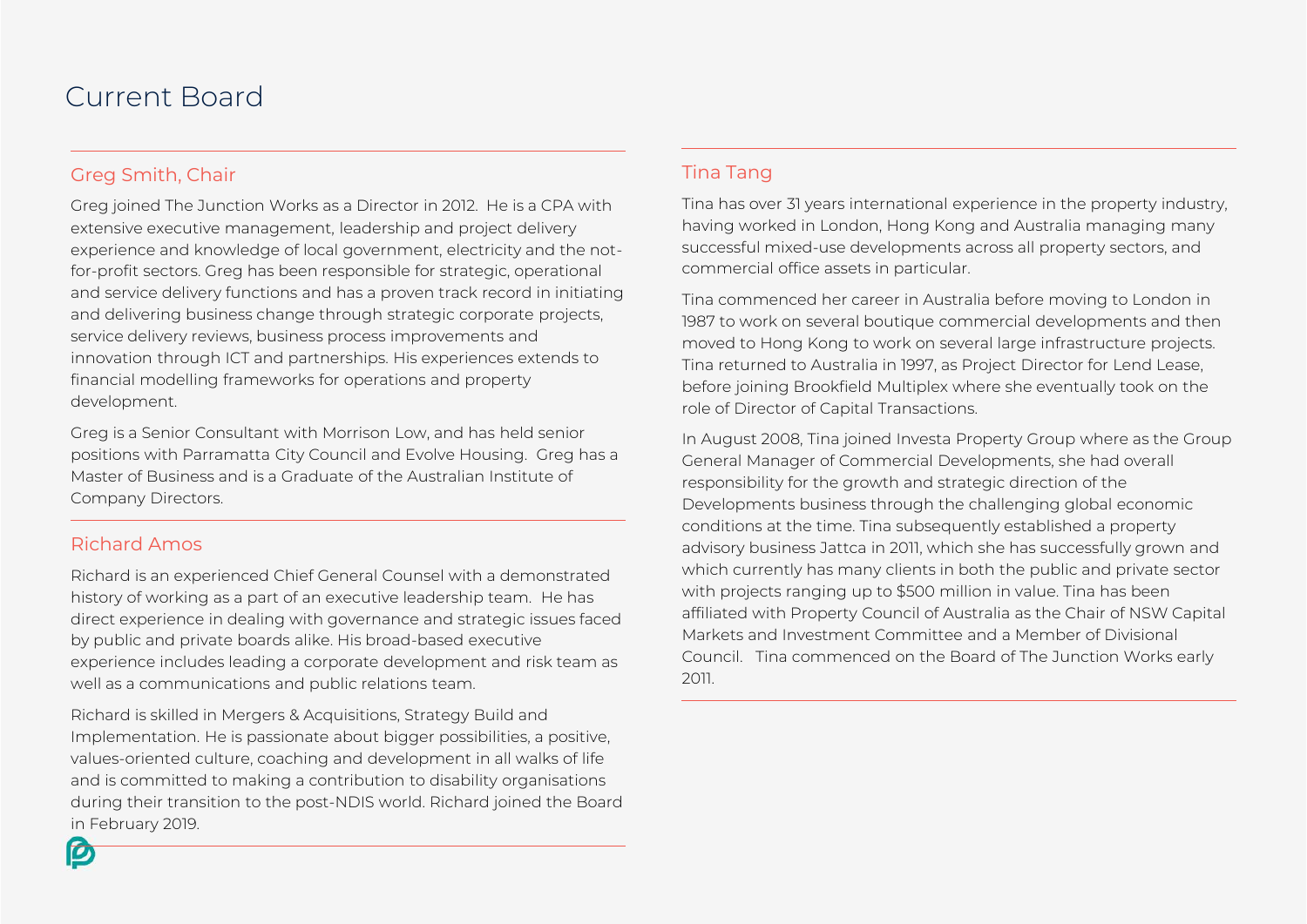### Current Board (cont'd)

#### Scott Wagstaff

Scott has spent over 30 years in senior roles in the marketing, communications and online learning industries. He has developed communication and learning programs across a wide range of industries including financial services, tourism, telecommunications, higher education, healthcare, retail, government and community services

Scott started his career at American Express before moving into the advertising industry where he worked on many blue-chip brands and held senior management roles with global advertising agencies.

In 2004, Scott moved into the online learning and development industry and worked with major brands including McDonald's, Telstra, Westpac, Commonwealth Bank, Wesfarmers and Canon.

As Chief Sales Officer at Peopleplan, a digital learning & technology company, Scott worked with a diverse range of NFPs including McGrath Foundation, Australian Network on Disability, Endeavour Foundation and Volunteering Services Australia.

In 2017 Scott joined The Career Insight Group as CEO of the career transition firm, Audrey Page & Associates and in 2019 moved into a newly created group role as the Chief Digital Officer where he leads the digital transformation of career transition systems, training programs and new innovative solutions focused on the future of work.

Scott has a Commerce Marketing degree from UNSW, as well as qualifications in advertising , digital marketing, business management and change management from AIM, Sydney University and AGSM. He is also a member of the Australian Institute of Company Directors.

#### Jonathan Swain

Jonathan is an experienced commercial lawyer, corporate governance professional and general manager. He worked for more than 15 years with two major law firms, led the legal function for an ASX-listed financial services company and is currently a consultant counsel and company secretary.

Jon also spent several years as a member of the senior leadership team at Sunnyfield, an organisation that provides a wide range of disability support services across New South Wales. In that role, Jon led the quality, safeguarding, risk management and compliance teams through the transition into the National Disability Insurance Scheme.

Jon is a Fellow of the Governance Institute of Australia and a member of the Australian Institute of Company Directors. Jon joined the Board in February 2019.

#### Helen Bouropoulos

Helen is a senior executive known for commercialisation and product development strategies in the not for profit and ICT industries.

As the National Manager for Marketing and Communications at Stride Mental Health, Helen has led the brand transformation of the organisation and manages Stride's digital and field marketing initiatives and the customer experience.

As the General Manager for Enterprises & Business Development at National Disability Services, Helen has led the development and launch of new enterprises for the disability sector and has commercialised for the organisation.

Prior to her current position, Helen acquired comprehensive experience in corporate engagement, enterprise start-ups, initiatives in revenue diversification and growth, strategy formulation, corporate governance and financial management.

Helen has a Bachelor of Business and a Graduate Diploma in Communication Management (PR and Media) from the University of Technology Sydney. She is a Fellow of the Australian Marketing Institute and a Certified Practicing Marketer (CPM).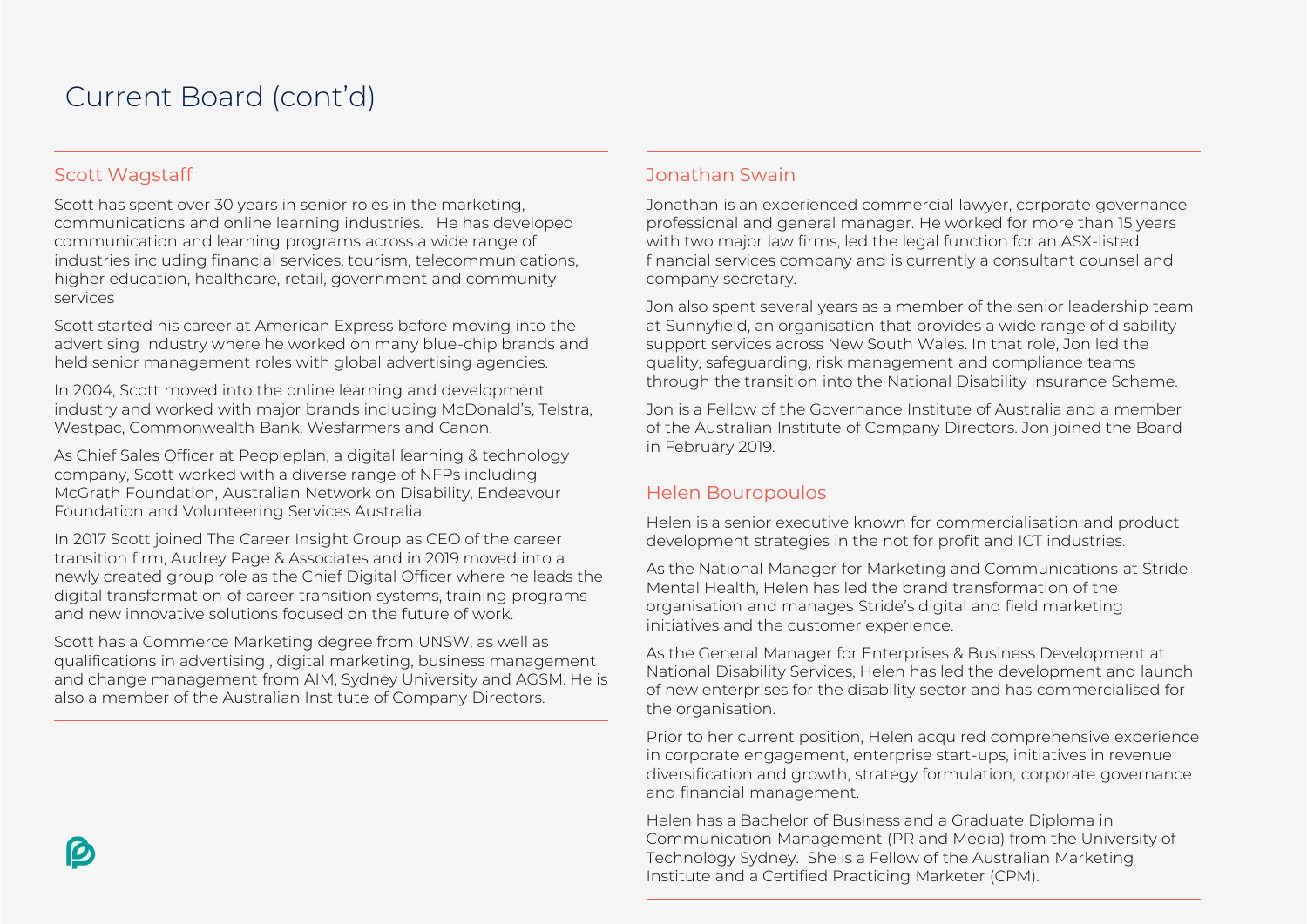### The Junction Works - CEO

### Benjamin Wash



- Ben joined The Junction Works, in February 2020, originally as the CFO and Company Secretary and was more recently appointed as CEO.
- Since joining TJW, Ben has built a solid understanding of how the organisation operates and balances the expectations of key stakeholders – both the regulators and the participants and their families.
- Previously, Ben has held senior finance and leadership roles across government, the not-for-profit sector and industry, including as CEO of the Taxi Council Queensland and more recently, CEO of Freshcare, an Australian fresh produce assurance programme
- Ben is a self-motivated, analytical leader with a proven record of achievement in leading large, complex and geographically dispersed organisations.
- He has proven solid commercial and financial acumen and strong strategic and policyshaping ability.
- Ben describes himself as a passionate, open, inclusive and collaborative leader experienced in delivering change and fostering constructive and sustainable workplace cultures.
- Ben has extensive board and volunteer experience having previously been Chair Jacaranda Housing, and served as academic board member of Russo Business Institute; Company Secretary for the Energy Management Institute; Treasurer of Laidley Performing Arts and Brisbane Tourism Regional Advisory Committee.
- Ben holds a Bachelor of Commerce degree, is a CPA and MBA qualified.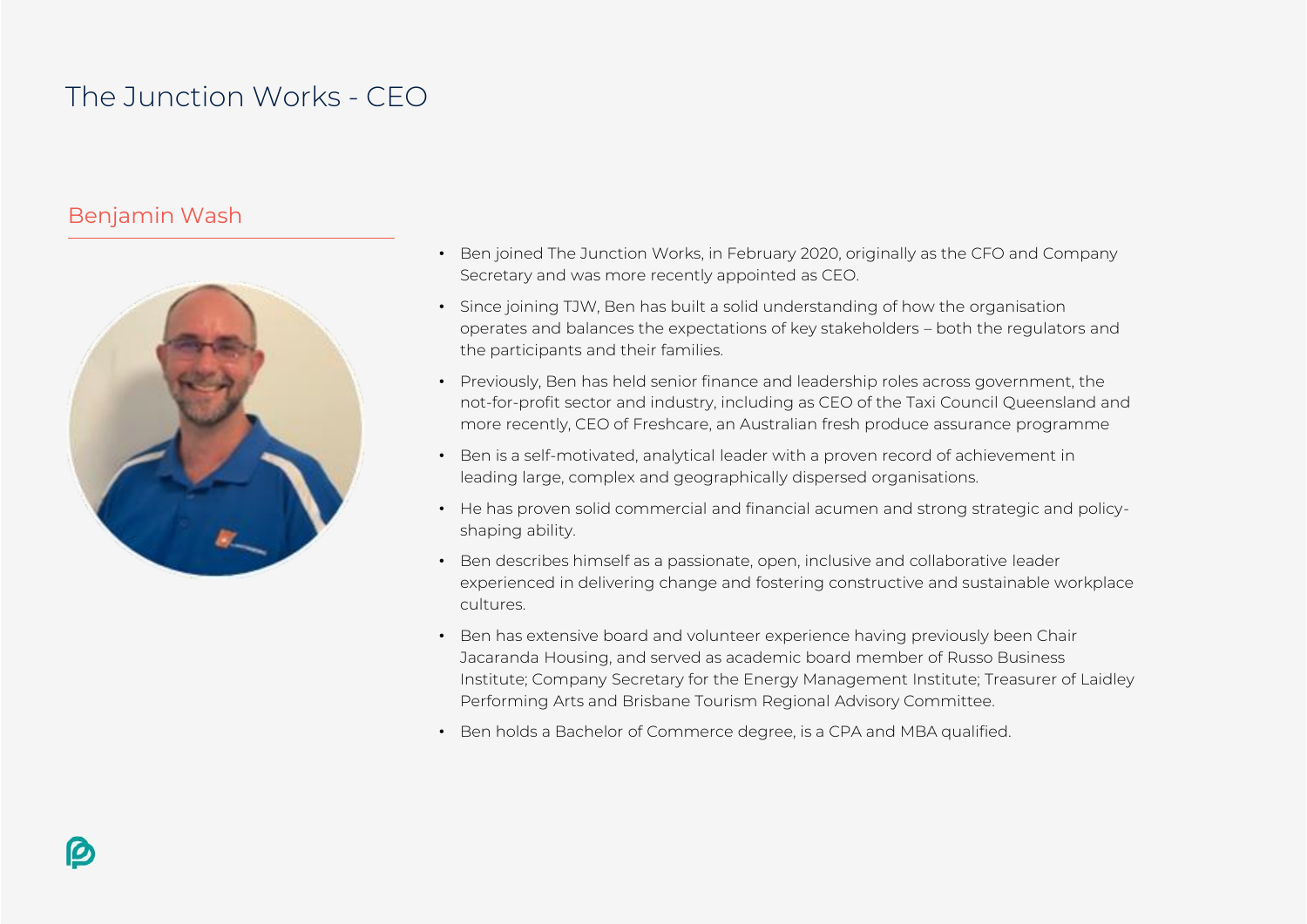### Governance

| <b>Structure</b>      | The Junction Works is a not-for-profit public company limited by guarantee, registered with the Australian Charities<br>and Not-For-Profit Commission (ACNC).                                                                                                           |
|-----------------------|-------------------------------------------------------------------------------------------------------------------------------------------------------------------------------------------------------------------------------------------------------------------------|
| Composition           | The Constitution sets out the Board's objectives, authority, composition and tenure, roles and responsibilities,<br>reporting and administrative arrangements and allows for at least five and no more than 10 directors. The Board<br>currently comprises 7 directors. |
| <b>Tenure</b>         | Directors are appointed by the Board of The Junction Works for an initial term of three years and may nominate for<br>re-election.                                                                                                                                      |
| <b>Board Meetings</b> | The Junction Works Board meets approximately 6 times a year and have a strategy day, generally held in April / May<br>each year.                                                                                                                                        |
| <b>Meeting Dates</b>  | Board meetings are generally held every two months with the upcoming meeting currently scheduled for 2 May.<br>Subsequent meetings for 2022 will be held in July, September and the AGM and final board meeting of the year<br>usually falling in November.             |
| Remuneration          | This is a voluntary position and directors are not currently remunerated. This is currently being reviewed. All<br>reasonable expenses incurred by directors, will be covered.                                                                                          |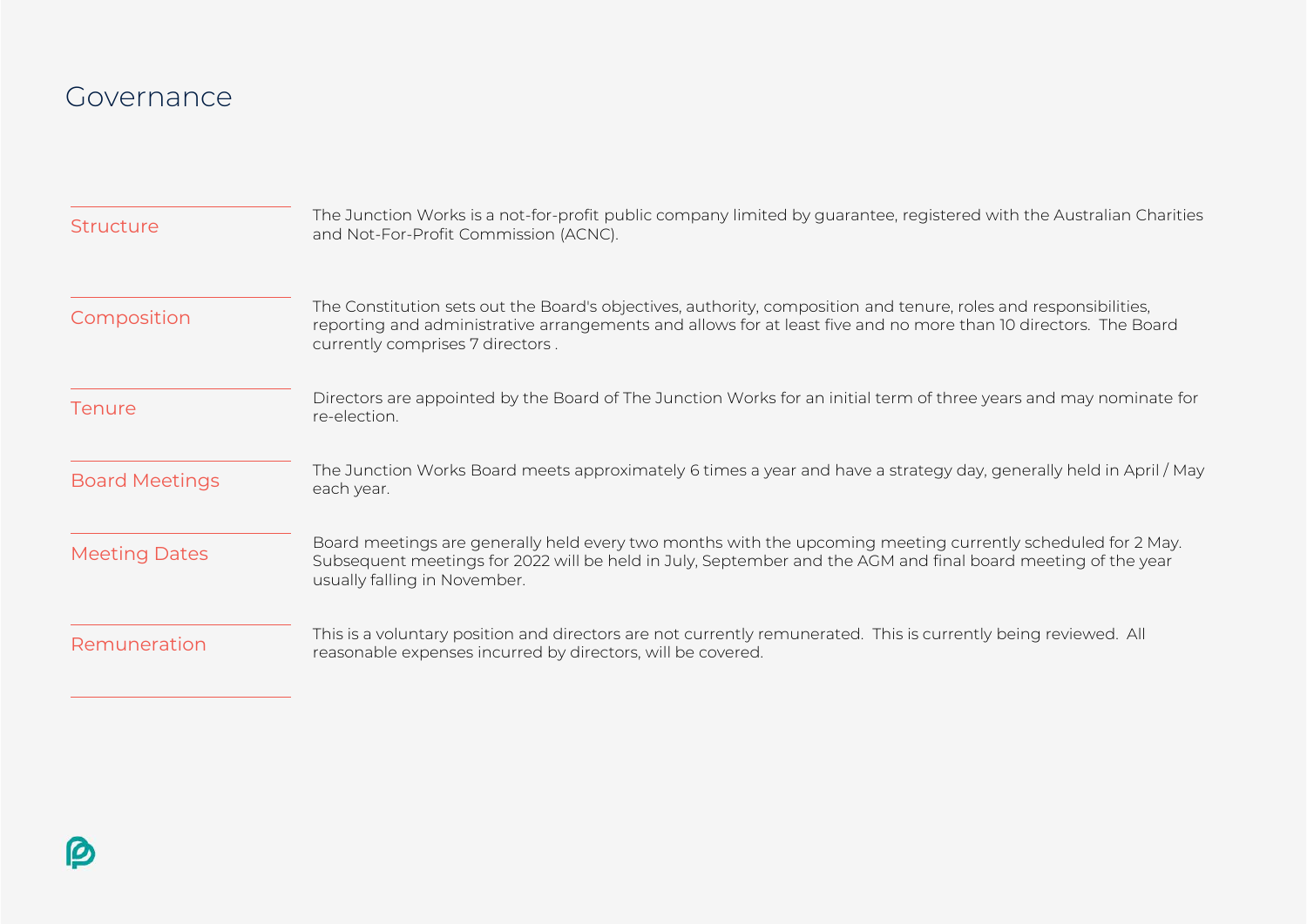## The opportunity – Non-Executive Director

The Board is responsible for the governance arrangements of TJW and as a Non-Executive Director, the primary aims of this position are to collectively govern with other Directors to:

- Set the vision, strategy and direction of the organisation.
- Monitor performance of the business and maintain ultimate accountability for the achievement of strategic goals.
- Ensure ongoing financial viability of the organisation.
- Approve major capital expenditures.
- Ensure all legislative and compliance obligations are met.
- Ensure major risks are managed.
- Appoint the CEO and ensure management succession is well planned.
- Approve remuneration policy.
- Sign off on accounts.
- Establish ethical standards.

#### Duties and expectations of Directors:

- Satisfy and be familiar with the responsibilities and legal obligations of a director under the Constitution and relevant legislation, including the qualities of a Responsible Person as described by the ACNC.
- Have a good working knowledge of TJW's governing documents, including the Constitution and Board Charter.
- Act honestly, ethically in good faith, and act in the interests of TJW.
- At all times exercise a reasonable degree of care and diligence in the exercise of director's powers and the discharge of their duties.
- Declare and manage conflicts of interest.
- Attend and participate in all Board meetings regularly, ensuring consideration of relevant papers and agenda items in anticipation of meetings.
- Contribute actively as a Director, including participating in Board committees and working groups, and take an active part in TJW's functions.
- From time to time represent the organisation at relevant events.
- Ensure all confidentiality requests and privacy obligations are upheld.
- Support the CEO in the discharge of their responsibilities.
- Be able to commit to approximately one to two days per month.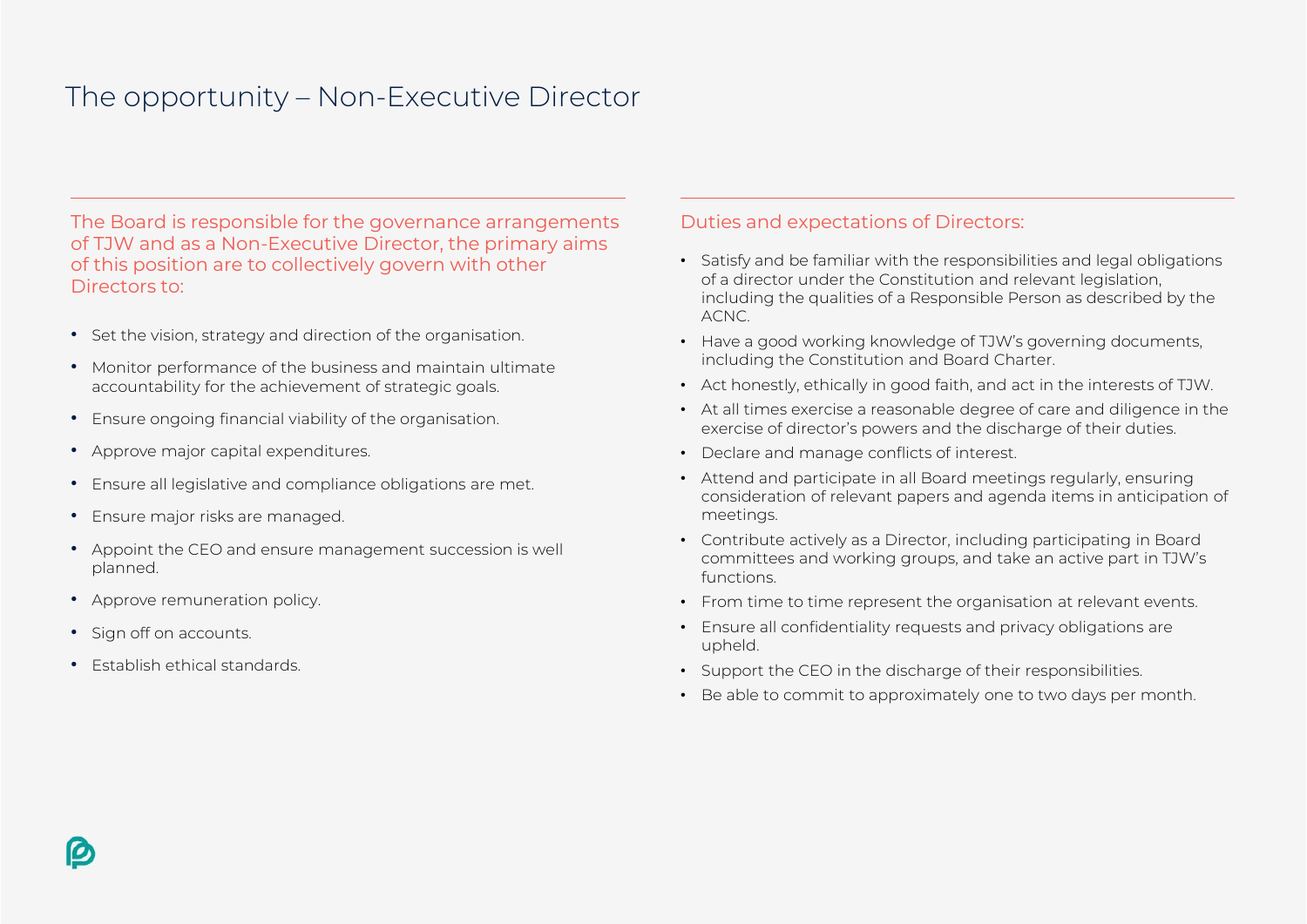### Key selection criteria – Non-executive Director

TJW is seeking a new Non-executive Director to help strengthen the Board. The new director will be a business focused leader with experience of complex, service focused organisations, or services. This role is an opportunity to join TJW's board to support them in solving problems for the organisation, promoting its work and acting as a critical friend.

#### Attributes and experience:

- Demonstrated strategic thinking with the ability to engage, influence and contribute to organisational strategy and translate strategy into operational deliverables.
- Experience in a senior leadership role in the broadly defined Human Services or Social Services sectors.
- Critical experience as a CFO or finance professional, preferably with a strong background in senior finance roles in large and complex organisations.
- Sound business acumen and results-driven, with a proven and unequivocal commitment to achieving goals and managing the tension between financial and social purposes.
- Ability to understand, respond to and operate within a changing policy and legislative framework; while being able to drive value for money in a constrained funding environment.

#### Plus exhibit:

- Insightful understanding of the NDIS and other trends in the disability services sector and their likely longer-term impact.
- High level conceptual and problem-solving skills, including the ability to anticipate risk, analyse evidence and develop responsive solutions in complex contexts.
- Collaborative, yet curious and courageous qualities; able to function as an effective team member but also with the curiosity to ask questions at the strategic level and courage to persist in robust discussions with management and fellow board members where required.
- Be an active advocate and voice seeking better outcomes for TJW's participants and people living with disability.
- Excellent interpersonal skills will allow you to contribute and play your part as an actively engaged and committed board member, willing to visit sites and meet participants and their families.
- Gravitas and standing as a well-known and well-respected person of significant gravitas and standing in business and/or government.
- Networks and influence: a broad network of contacts.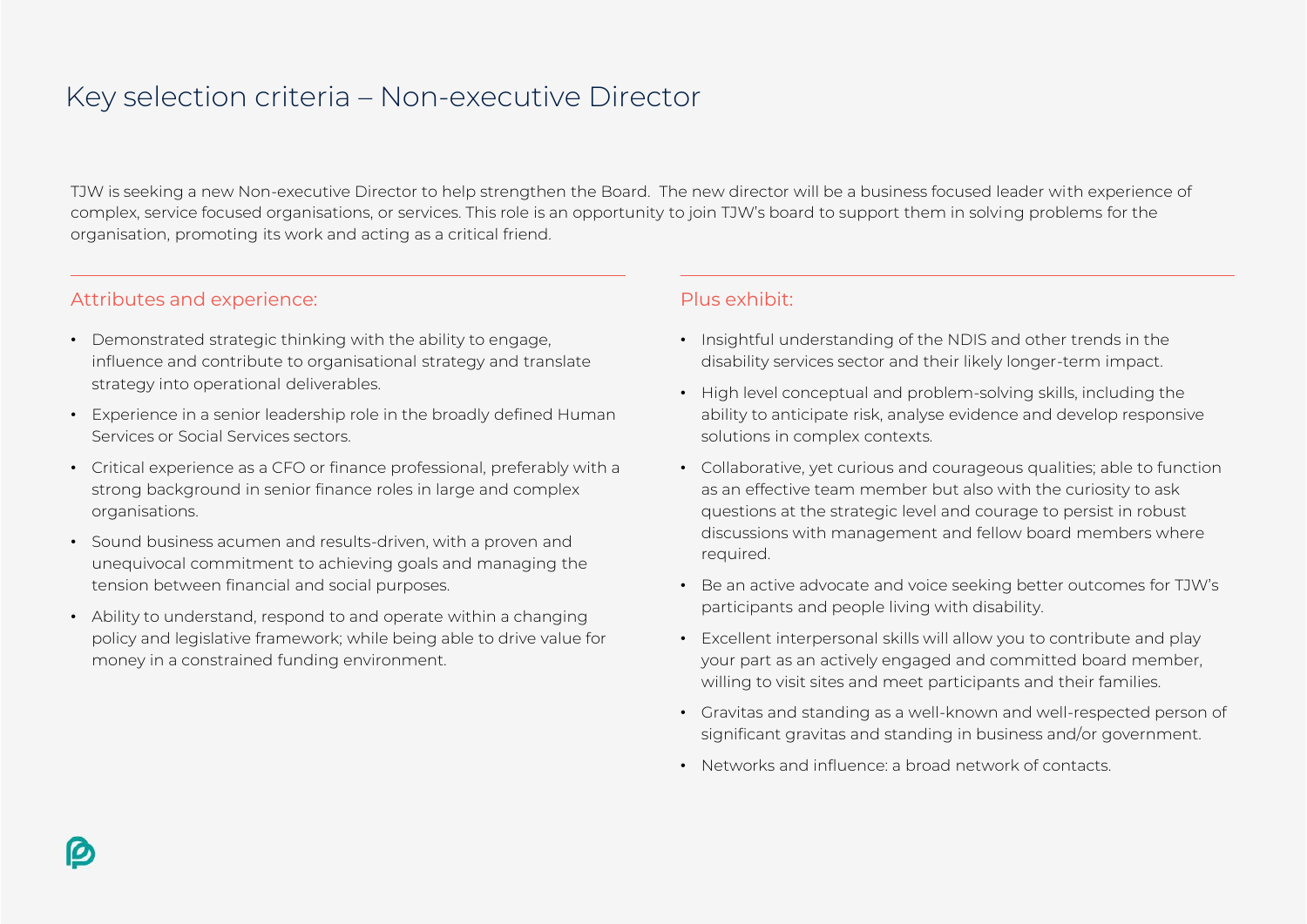### Further information

| Website                         | https://thejunctionworks.org                                                                                                                                                                                                                                         |
|---------------------------------|----------------------------------------------------------------------------------------------------------------------------------------------------------------------------------------------------------------------------------------------------------------------|
| Annual Report                   | https://thejunctionworks.org/site/DefaultSite/filesystem/documents/Annual-<br>Report/The%20Junction%20Works_Annual%20Report_2020.pdf                                                                                                                                 |
| The Junction Works Constitution | https://acncpubfilesprodstorage.blob.core.windows.net/public/6eb17184-38af-e811-a962-<br>000d3ad24a0d-43f7913e-7929-456a-aae5-9be289ca66fa-Governing%20Document-<br>ede767ee-84c8-e911-a97c-000d3ad24182-Appendix_Gv2-<br>036_Constitution_of_The_Junction_Works.pdf |
| <b>Financial Report 2021</b>    | https://acncpubfilesprodstorage.blob.core.windows.net/public/6eb17184-38af-e811-a962-<br>000d3ad24a0d-43f7913e-7929-456a-aae5-9be289ca66fa-Financial%20Report-ab8413c1-<br>cd4c-ec11-8f8e-00224811cb6e-<br>20211124_TJW_Financial_Statements_Consolidated_2021.pdf   |
| <b>TJW News</b>                 | https://thejunctionworks.org/NewsRoom/TheJunctionWorksandMcCallGardensareWor<br>kingTowardsaMerge                                                                                                                                                                    |